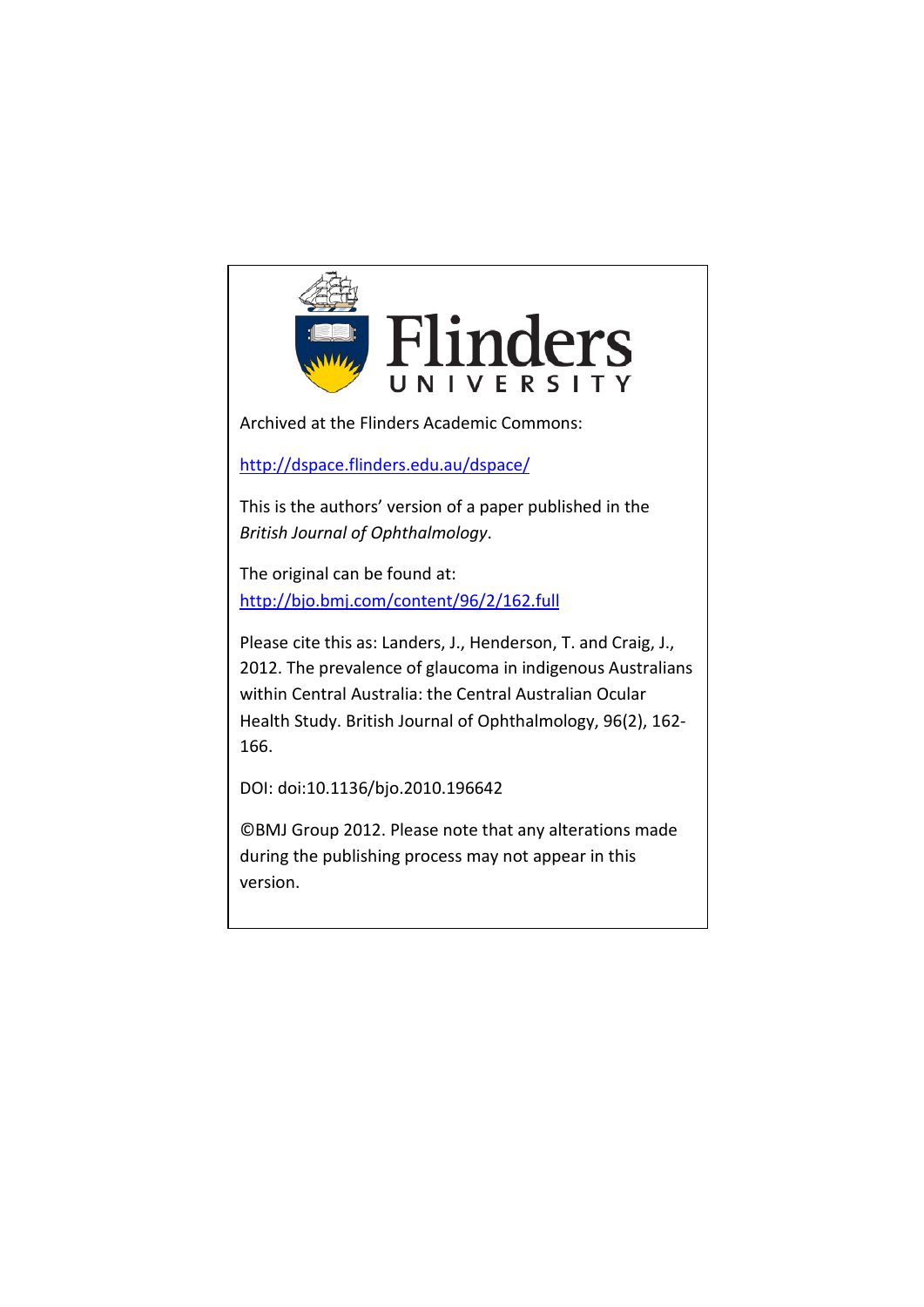### **The Prevalence of Glaucoma in Indigenous Australians within central Australia:**

# **The Central Australian Ocular Health Study**

#### Short Running Title: **(Glaucoma in Indigenous Australians)**

by

Dr John Landers MBBS MPH PhD FRANZCO<sup>1</sup>,

Dr Tim Henderson MBChB BSc FRCOphth FRANZCO<sup>2</sup>,

 $A/Prot$  Jamie Craig MBBS DPhil FRANZCO<sup>1</sup>

<sup>1</sup>Department of Ophthalmology, Flinders Medical Centre, Adelaide, South Australia.

<sup>2</sup>Department of Ophthalmology, Alice Springs Hospital, Alice Springs, Northern

**Territory** 

# Performed at

The Department of Ophthalmology, Alice Springs Hospital, Alice Springs, Northern

**Territory** 

WORD COUNT: 2,682

KEYWORDS: Indigenous Australians, Remote Australia, Glaucoma, Prevalence

Correspondence to: Dr John Landers Flinders Medical Centre Flinders Drive BEDFORD PARK South Australia, 5042 AUSTRALIA Email: john.landers@bigpond.com Tel: (08) 8204 5511 Fax: (08) 8404 2040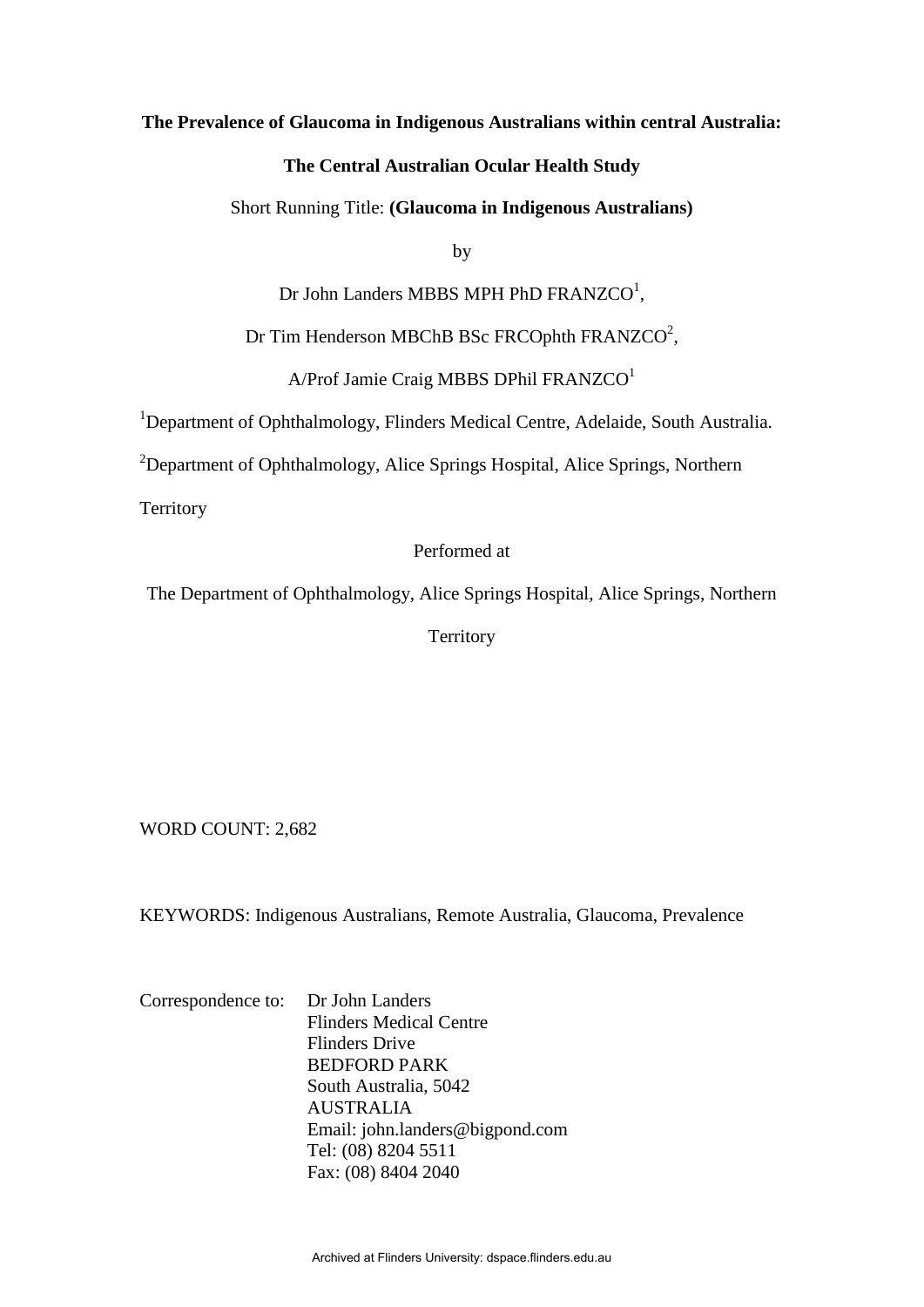### ABSTRACT

**Aims:** To determine the prevalence of glaucoma within the indigenous Australian population living in central Australia.

**Methods:** 1,884 individuals aged ≥20 years, living in one of 30 remote communities within the statistical local area of 'Central Australia' were recruited for this study. This equated to 36% of those aged  $\geq$ 20 years and 67% of those aged  $\geq$ 40 years within this district. Slit-lamp examination of the anterior segment and intraocular pressure measurement, followed by stereoscopic slit-lamp fundoscopy of the optic nerve was performed. Selected patients underwent automated visual field testing. The diagnosis of glaucoma was based on pre-existing definitions. Glaucoma prevalence data are presented.

**Results:** Seventeen individuals had glaucoma (0.90%). Causes of secondary glaucoma were found in 4 with neovascular glaucoma, 2 with uveitic glaucoma and 4 who had developed glaucoma subsequent to trauma or surgery. The remaining 7 had no identifiable cause for their glaucoma and were thus classified as open-angle glaucoma equating to a prevalence of 0.52% (95% C.I 0.14 to 0.90) for those aged  $\geq$ 40 years. Of these, 4 had an IOP  $\leq$ 21 mmHg and 3 had an IOP  $>$ 21 mmHg. **Conclusion:** The prevalence of open-angle glaucoma among indigenous Australians within central Australia was 0.52% for those aged  $\geq$ 40 years. After adjustment for the age distribution of our sample, this is one third the prevalence seen among the nonindigenous Australian population and is despite a higher prevalence of ocular parameters considered to be associated with glaucoma.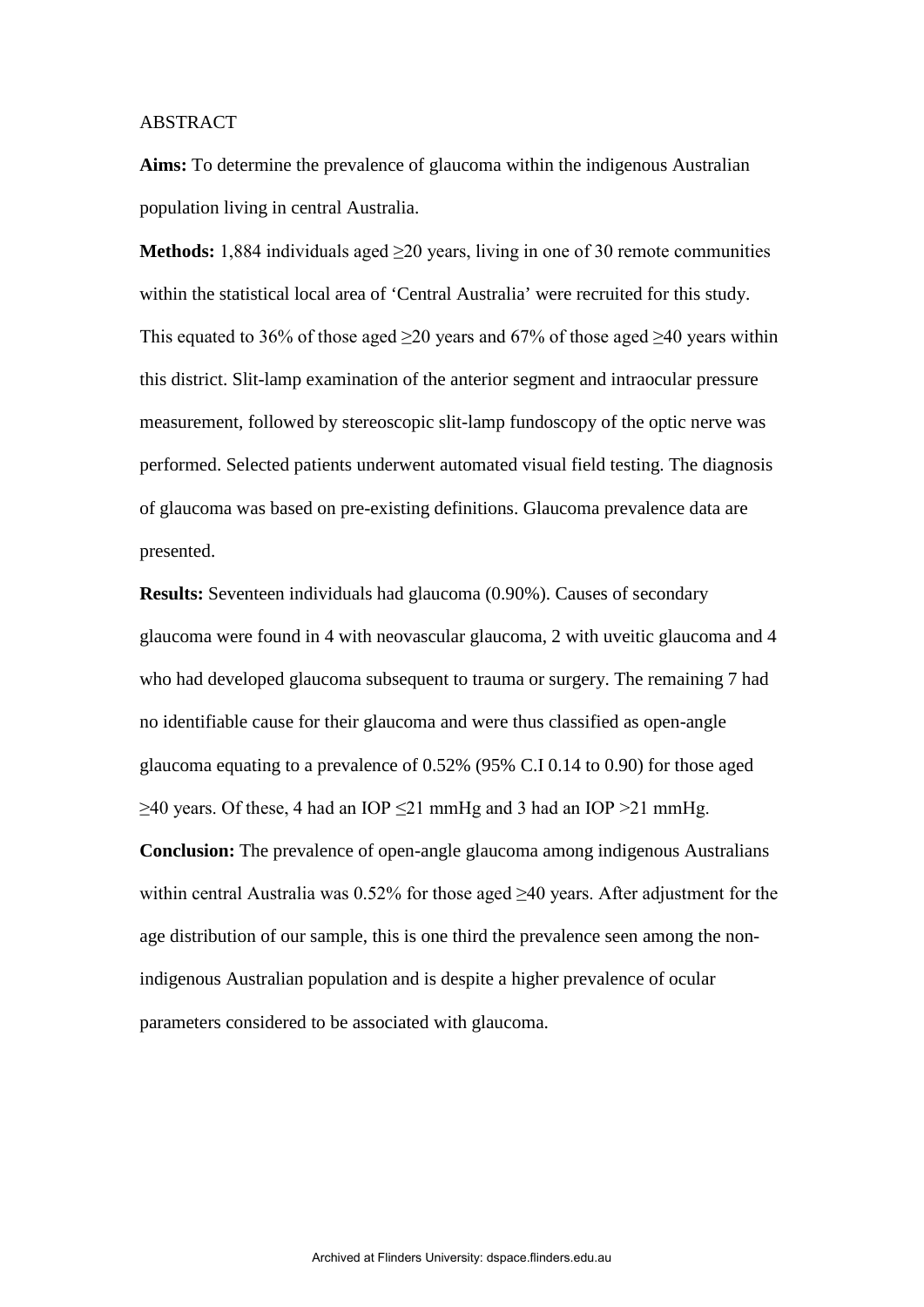Glaucoma is a major cause of blindness worldwide.[1] In Australia, glaucoma is the second most common cause of blindness after age-related macular degeneration.[2] It increases in prevalence with age[3-5] and shows a strong association with a known family history of glaucoma[5-7] and the presence of ocular conditions such as pseudoexfoliation syndrome (XFS)[8] or pigment dispersion syndrome.[9] Prevalence of open-angle glaucoma (OAG) varies considerably among different racial groups, occurring in 2.1% of white populations, 1.4% of Asian populations, and 4.2% of black populations for those age 40 years and older.[10]

Within the non-indigenous Australian population the prevalence of OAG been estimated at 1.7% of those aged 40 years[3] or older and 3.0% of those aged 49 years or older.[4] However, indigenous Australians have been felt to have a much lower prevalence,[11] with previous work performed by the National Trachoma and Eye Health Project (NTEHP) in the 1970s finding a rate of only 0.4% among those aged 40 years or older.[12] This is despite other studies finding a high frequency of XFS,[12,13] thinner central corneal thickness (CCT)[14,15] and larger optic discs and cup/disc ratios[16,17] among indigenous Australians.

During the Central Australian Ocular Health Study, we aimed to perform a comprehensive enumeration of the current ocular morbidity among indigenous Australians living within central Australia. This paper was designed to determine the prevalence and sub-types of glaucoma within this population.

### **METHODS**

The Central Australian Ocular Health Study took place in 30 remote communities within the statistical local area of 'central Australia', excluding those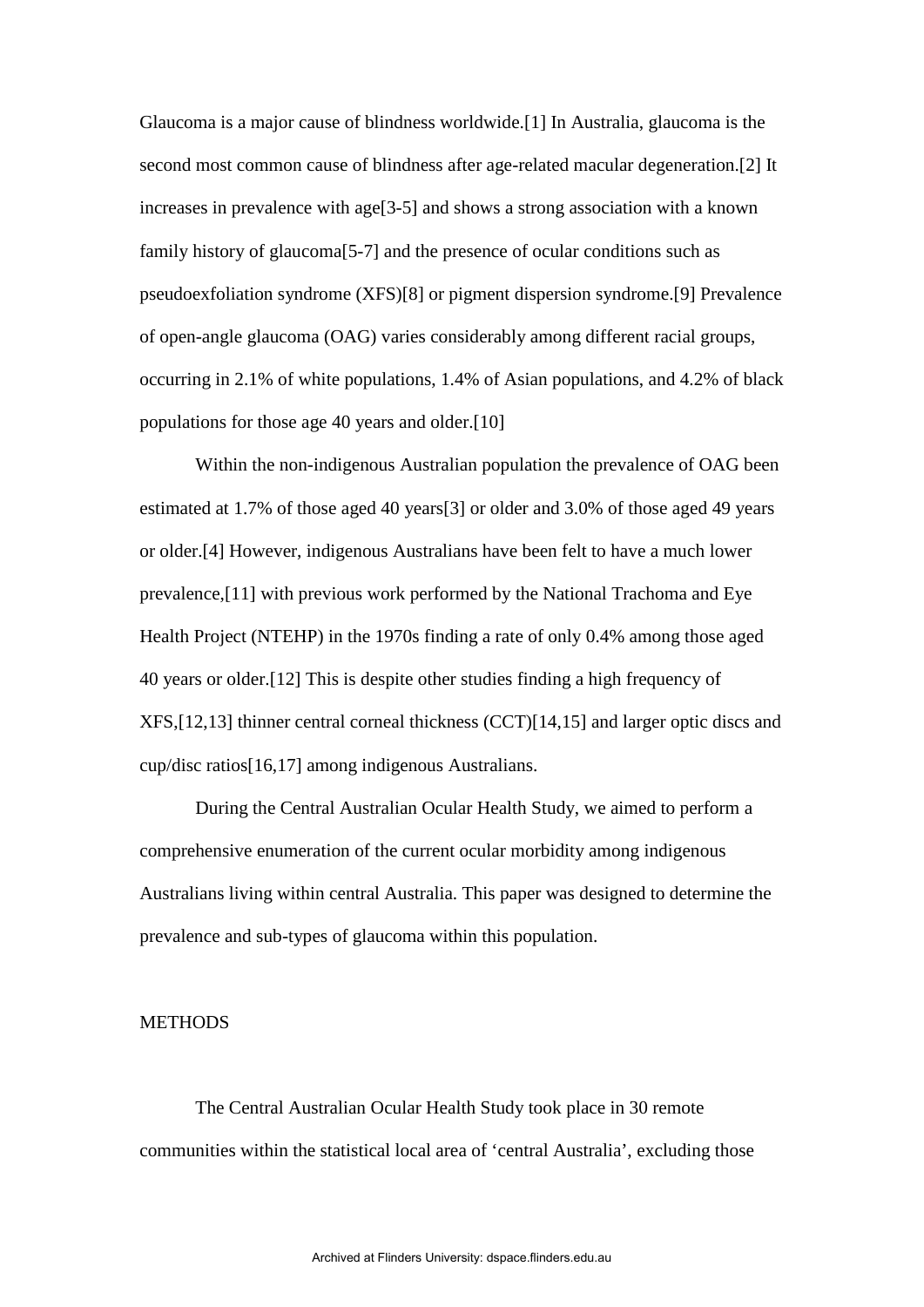living in and around the city of Alice Springs (Figure 1). Clinics were held at each of these communities a total of once or twice per year depending on the population of the community. Given the length of time between each of these clinics, the health workers in the communities would actively encourage every resident to attend the clinics regardless of their symptoms.

Patients were recruited from those who identified themselves as indigenous Australians, presenting to the remote clinics at each of these communities during the 36 month period between July 2005 and June 2008. Ethical approval from the Central Australian Human Research Ethics Committee was obtained and conformed to the tenets of the Declaration of Helsinki. The aims of the study were explained, with an interpreter whenever necessary and written informed consent was obtained. Data were entered on a standardized form which had been constructed prior to the commencement of the study. All data collection was performed under the supervision of one of two experienced consultant ophthalmologists.

Following visual acuity testing using a tumbling E acuity chart at 3 metres in a well-lit room, intraocular pressure was performed using either a Perkins tonometer (Haag-Streit, Koeniz, Switzerland) or an ICare tonometer (Tiolat Oy, Helsinki, Finland) depending on the availability of equipment. A slit-lamp examination of the anterior segment was performed, followed by a pupil examination performed with a hand torch. An assessment of the anterior chamber depth was then made using the 'oblique flashlight test',[18] however gonioscopy was not performed. The pupils were dilated with tropicamide 1.0% and phenylephrine 2.5%, unless the anterior chamber was found to be shallow in which case only tropicamide 1.0% was used. The anterior surface of the lens capsule was examined for the presence of XFS, followed by an examination of the lens with grading using the modified Lens Opacities Classification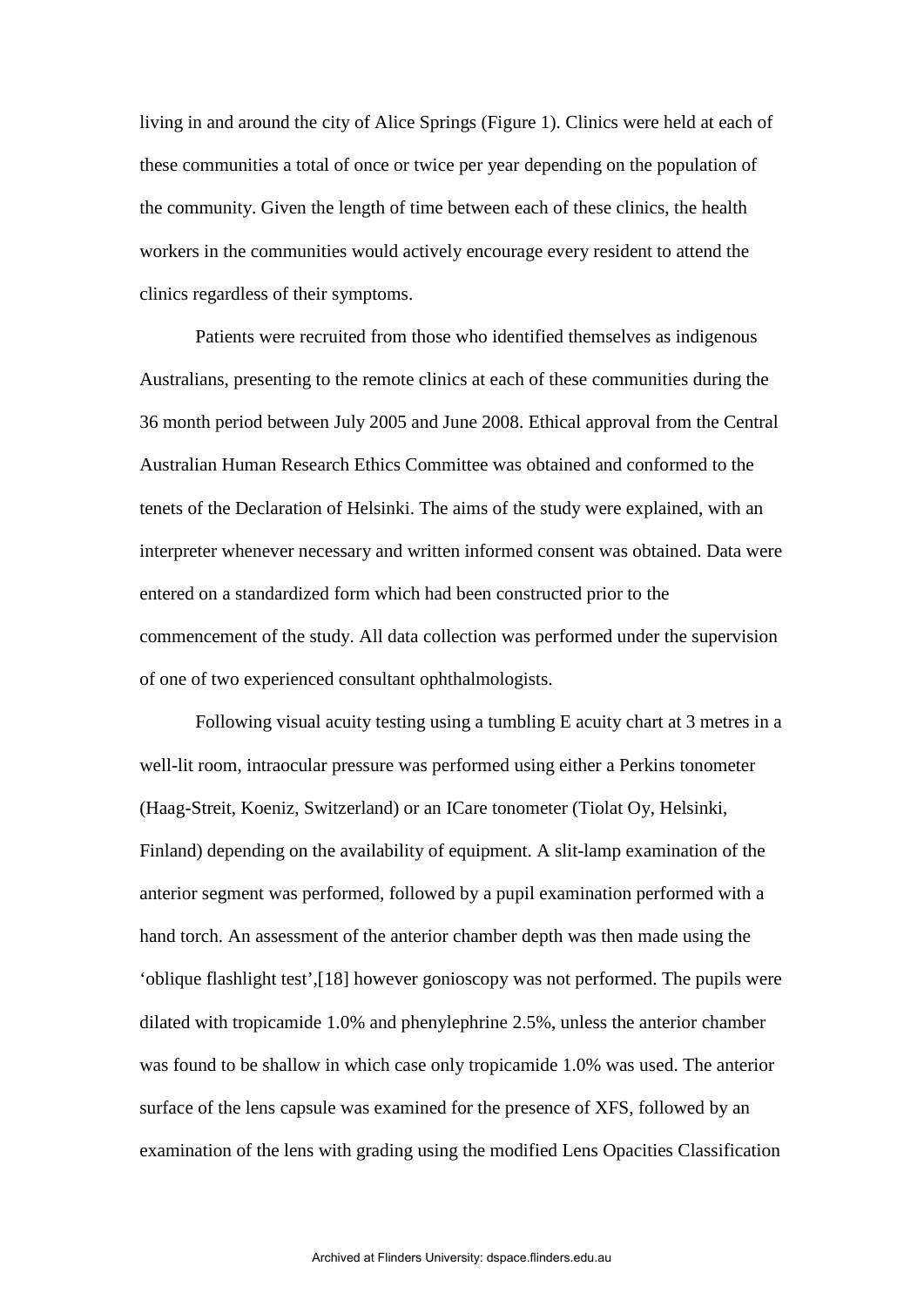System III.[19] Finally, stereoscopic slitlamp fundoscopy of the optic nerve, the posterior pole and the peripheral retina was performed using a 90D fundoscopy lens. If indicated based on clinical suspicion of glaucoma, visual field testing was performed using either a screening C20-1 algorithm on a Frequency Doubling Perimeter (FDP)(Carl Zeiss, Dublin, CA, USA), or a SITA-fast algorithm on a Humphrey Field Analyzer II (HFA)(Carl Zeiss, Dublin, CA, USA). A field was considered unreliable if either false-positive errors, false-negative errors, or fixation losses were greater than 33%.[20] An abnormal field using FDP was one in which there were 2 or more adjacent non-central abnormal zones of P<1% or worse, with at least 2 zones of P<1% or worse, or one zone of P<0.5% or worse touching the horizontal nasal meridian.[21,22] Visual field loss was considered significant on the HFA if it had a pattern typical of glaucoma and occurred in a field with five or more non-rim points of P<5%, with a cluster in a nasal quadrant of at least three abnormal points of P<5%, or at least two points of P<1%.[3]

The presence of glaucoma was defined under the guidelines according to Foster et al.[23] Due to the logistics of ocular healthcare delivery to this remote area, a visual field perimeter was not available on a number of occasions. Therefore, case identification was undertaken in the following way (Figure 2): Participants were examined for the presence the neuroretinal rim width reduced to <0.1 CDR (between 11 to 1 o'clock or 5 to 7 o'clock) or the presence of a CDR  $\geq$  97.5th percentile.[23] This equated to  $\geq 0.7$  due to the large vertical disc size and consequently large CDR possessed by indigenous Australians.[16] When present, the participant was considered for a visual field test. When this was possible, the participant was then assessed under category 1 criteria (disc criteria as above and a definite visual field defect consistent with glaucoma). When perimetry was not possible, glaucoma was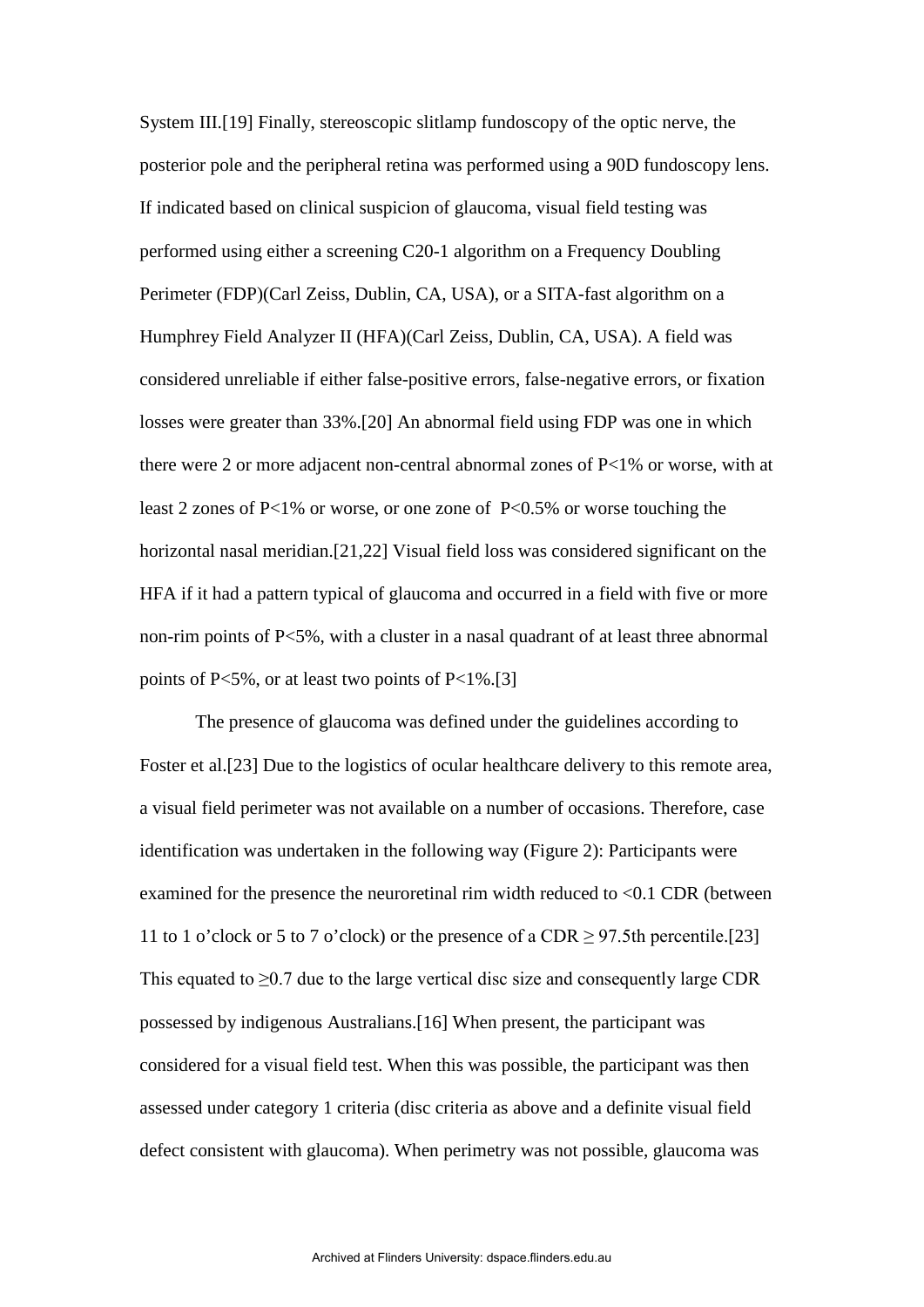considered to be present if category 2 criteria were fulfilled (CDR ≥99.5th percentile  $(i.e. > 0.8)$ [16] in the absence of any other explanation) or if category 3 criteria were fulfilled when disc assessment was not possible (visual acuity <3/60 and IOP >99.5th percentile (24 mmHg)[24], or visual acuity <3/60 and the eye shows evidence of glaucoma filtering surgery, or medical records confirm glaucoma).

Finally, we presented data regarding those who were considered to be glaucoma suspects,[23] which were defined as: Those with a CDR  $\geq$ 0.7 but <0.8 who either had no visual field loss or did not undergo visual field testing, those with optic disc margin haemorrhages in the presence of a normal optic disc and normal IOP, those with an IOP >97.5th percentile (21mmHg)[24], those with XFS and those with a positive oblique flashlight test but normal optic disc, visual field and IOP.

Based on previous work,[14,16,25] which established the likely demographics of patients presenting to the remote clinics and the likely prevalence of ocular disorders,[12] our aim was to enrol at least 1850 patients aged 20 years or older into the study, in order to ensure that at least 1200 patients aged 40 years or older were enrolled. This would allow the detection of the least prevalent major ocular disorder (glaucoma) at an expected prevalence of 0.4%.[12]

Statistical Analysis System 9.1 (SAS Institute Inc, Cary, NC) was used for statistical analysis including descriptive statistics, student t-test, and logistic regression. Age was considered as a continuous variable. The presence of a positive oblique flashlight test, sex, diabetes and hypertension were considered as categorical variables. Test statistics, 95% confidence intervals and p values are presented. Confidence intervals for prevalence estimates were derived using a normal approximation interval of a binomial distribution. A p value of  $\langle 0.05 \rangle$  was considered statistically significant.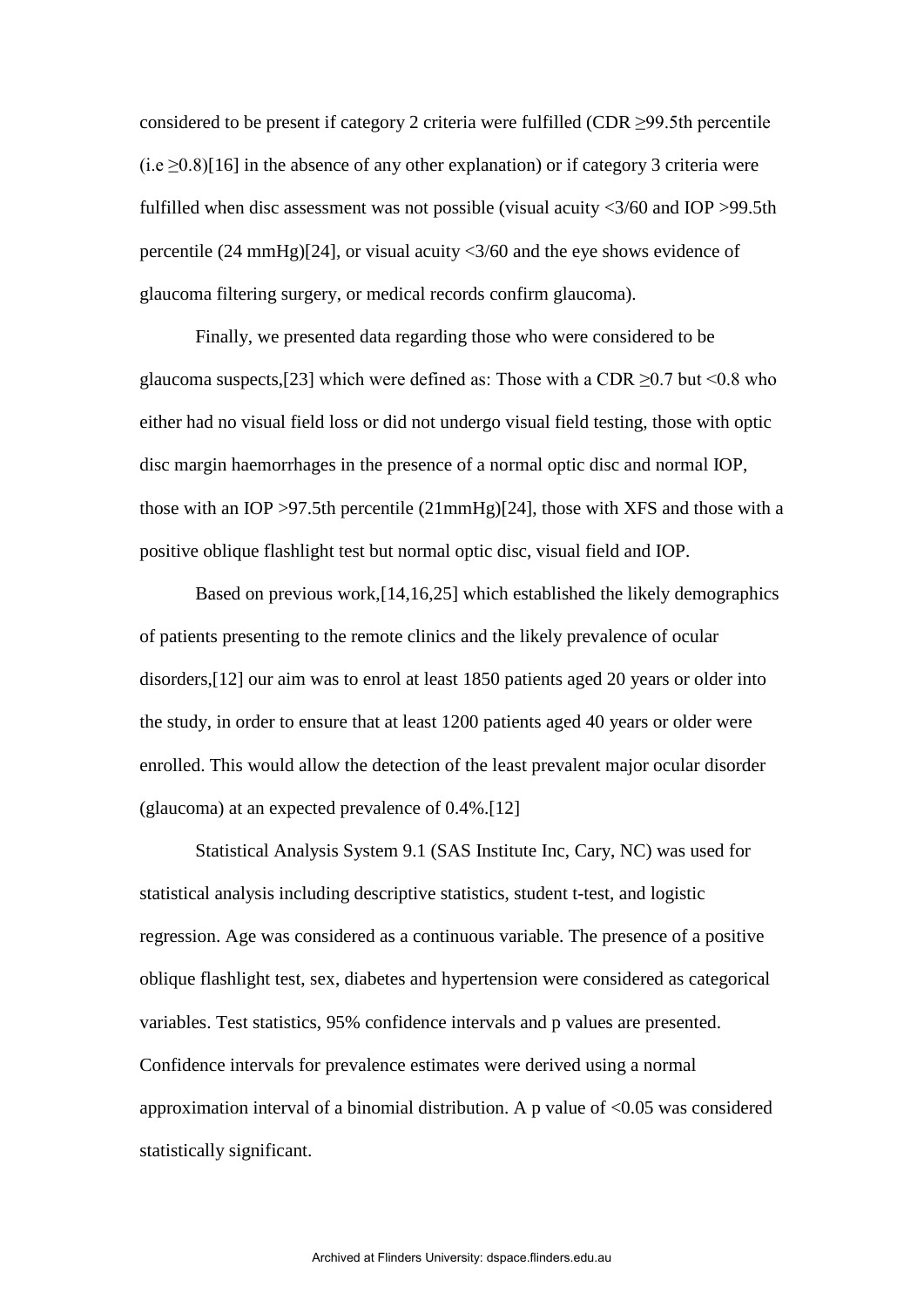### RESULTS

From the 5,173 persons who were in the target population, we recruited 1,884 during the 36 month period of the study. This included 689 (36.6%) males and 1195 (63.4%) females, the average age of which were 49 years (SD 14yrs) for males and 48 years (SD 15yrs) for females (t=1.58; P=0.11). This represented 36% (1884/5173) of the total and 67% (1347/2014) of those aged 40 years and older.

 1394 patients underwent optic disc assessment and were assessed under category 1 and 2 criteria and 490 patients could not undergo optic disc assessment due to media opacity and therefore were assessed under category 3 criteria (Figure 2). Twenty-four of these could not have their anterior chambers assessed due to enucleation, phthisis, or severe corneal scarring.

From the total, there were 17 patients (0.90%, 95% C.I 0.40 to 1.20) who had glaucoma, 15 of those were aged 40 years or older (1.11%, 95% C.I 0.55 to 1.67). The 17 patients included 4 with neovascular glaucoma, 2 with uveitic glaucoma and 4 who had developed glaucoma subsequent to trauma or surgery. The remaining 7 from the original sample of 1884 (0.37%) had no identifiable cause for their glaucoma including a negative oblique flashlight test, equating to a prevalence of open-angle glaucoma of 0.52% (95% C.I 0.14 to 0.90)(7/1347) for those aged 40 years or older (Figure 3). After adjusting for the age distribution of our sample, the prevalence of open-angle glaucoma varied from 0.57% (95% C.I 0.17 to 0.97)[3] to 1.01% (95% C.I 0.36 to 1.66)[4] depending on the non-indigenous Australian population used in the comparison. Of those who had open-angle glaucoma, 4 had an IOP  $\leq$ 21 mmHg and 3 had an IOP > 21 mmHg. Four were female and 3 were male. There was an increase in prevalence of open-angle glaucoma with increasing age (Figure 4).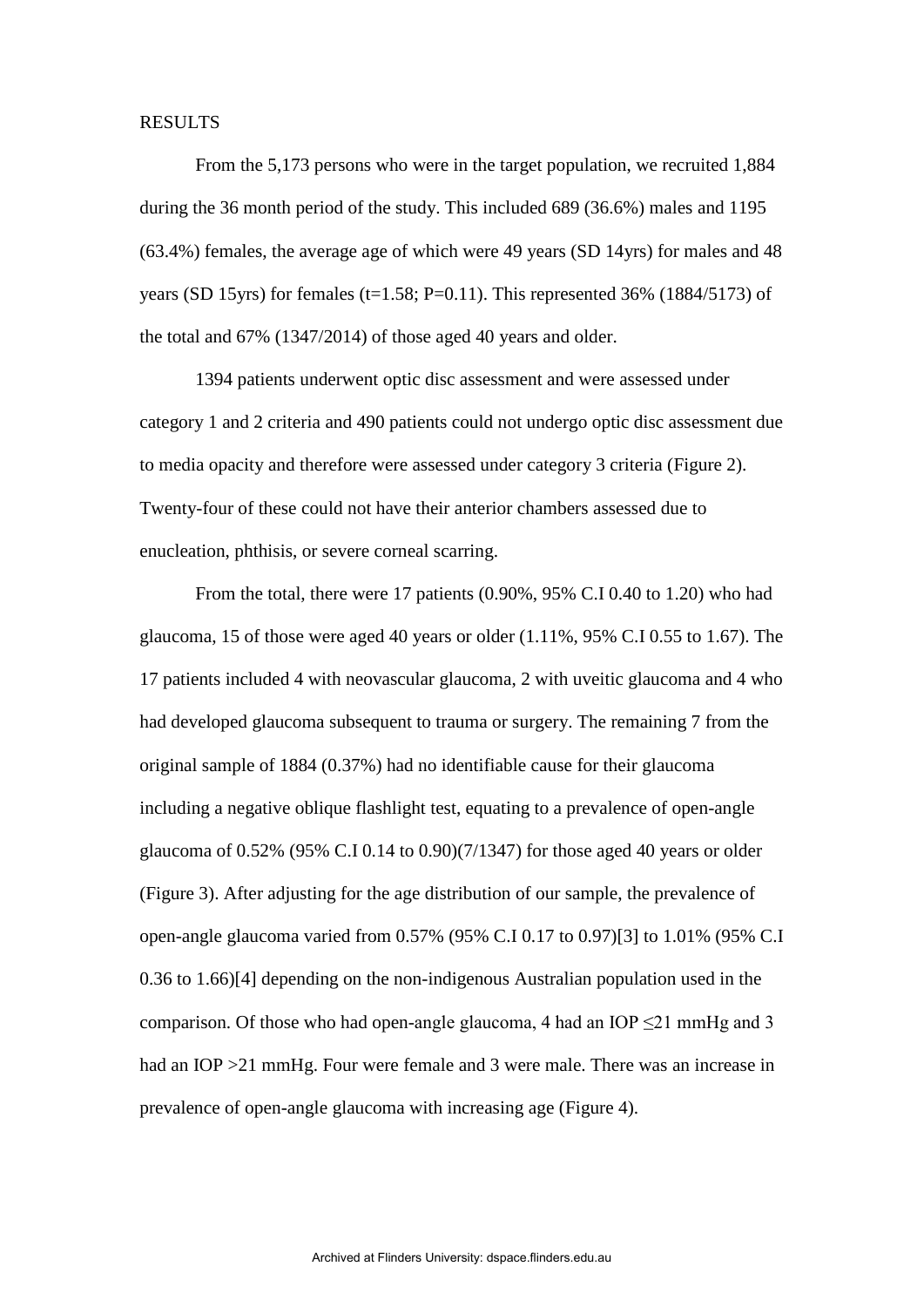There were 137 patients who were considered glaucoma suspects. These included 28 with CDR  $\geq$  0.7 but < 0.8 with no definite signs of glaucoma and an IOP  $\langle$ 21 mmHg, 71 with XFS but with an IOP  $\langle$ 21mmHg and a normal optic nerve, 14 with an IOP > 24 mmHg but no glaucomatous optic neuropathy (GON), 1 patient with a disc margin haemorrhage but an IOP of 13 mmHg and a CDR of 0.4 and 1 patient with XFS and a CDR of 0.7 without focal changes consistent with glaucoma and an IOP of 12mmHg. Furthermore, we found 22 (1.3%) patients with a positive oblique flash-light test in one or both eyes (1.7% of those aged 40 years or older), but without any evidence of raised IOP or GON. The prevalence of a positive oblique flashlight test increased with advancing age although this did not reach statistical significance  $(t=1.68; P=0.09)$ . Furthermore, the presence of a positive oblique flashlight test was not associated with sex, diabetes or hypertension.

#### **DISCUSSION**

Glaucoma is a condition which is seen to affect all populations around the world. However, its prevalence can vary widely between racial groups. Amongst nonindigenous Australians, the prevalence of open-angle glaucoma has been estimated at between 1.7%[3] and 3.0%.[4] We found a prevalence of glaucoma among indigenous Australians of 0.52%. After adjustment for the age distribution of our sample, this increased marginally to  $0.57\%$  (for those  $\geq 40$  years old) when the Vision Impairment Study3 was used in the comparison and  $1.01\%$  (for those  $\geq 49$  years old) when the Blue Mountains Eye Study[4] was used. This equates to one third of the prevalence found among non-indigenous Australians and is similar in magnitude to the rates of 0.4% for indigenous Australians and 1.5% for non-indigenous Australians found by the NTEHP.[12]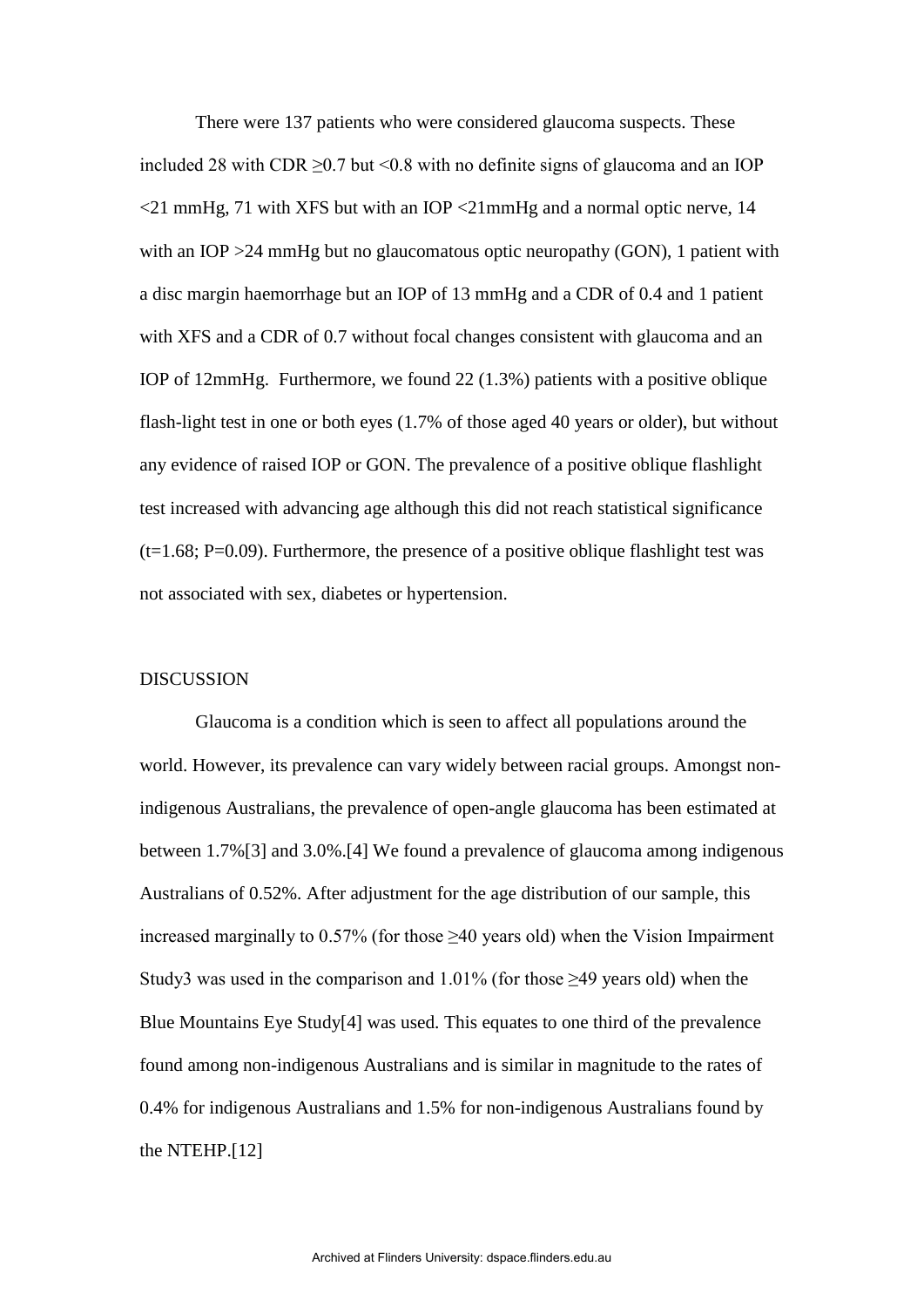These findings are significant for a number of reasons. The variation in prevalence of glaucoma between different races has been hypothesized to be caused by risk factors associated with glaucoma, such as CCT,[26] optic disc size or CDR[27,28] and XFS.[8] However, given that indigenous Australians CCT is significantly thinner than other racial groups,[16,17] their optic disc size is significantly larger than other racial groups[14,15] and XFS is significantly more prevalent than other racial groups,[12,13] these factors would predict a significantly greater prevalence of glaucoma. However, if we were to assume that these risk factors did not contribute to the variation in OAG prevalence between races then, it may be that other genetic or possibly environmental factors have exerted a protective effect on indigenous Australians. This may be demonstrated by a direct comparison of genetic profiles between groups of indigenous Australians, Caucasians and black Africans.

Our study is limited by the method through which the sample was recruited. As patients need to voluntarily present to an eye clinic, there is the potential that the prevalence of ocular disorders within this sample may be over-represented. However, visits to these remote communities occurred only once or twice per year, therefore the health workers in the communities would actively encourage every resident to attend the clinics regardless of their symptoms. The majority presented for a 'check-up' and not due to symptoms, therefore the data collected should reflect the current prevalence of glaucoma within this indigenous population. As males are less likely to present to a health professional,[29] almost twice as many females as males were recruited. This phenomenon has been observed in previous work involving non-indigenous populations[30] and there is evidence that it may translate over to the indigenous Australian population.[31,32] However, glaucoma was not associated with sex,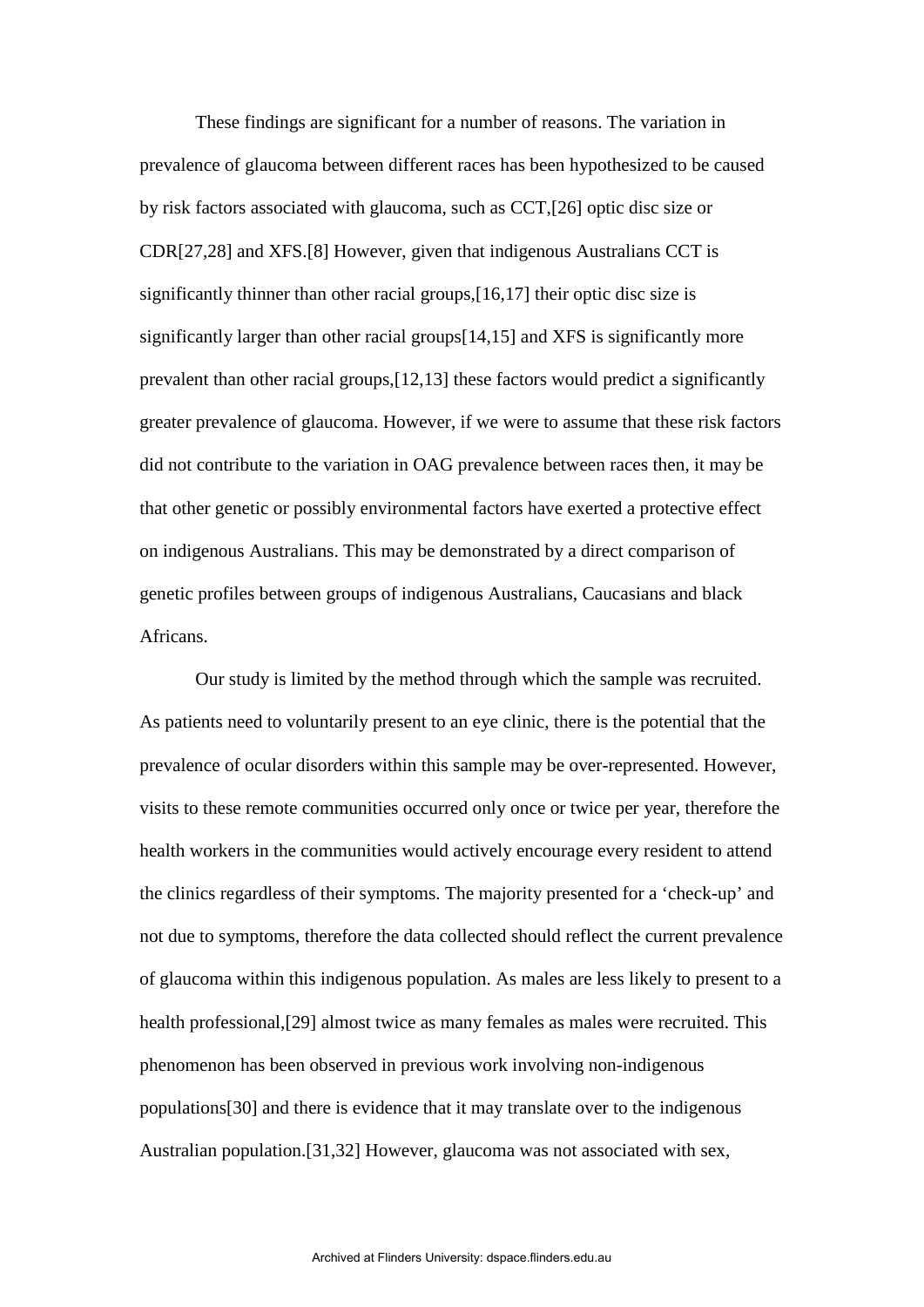therefore this gender imbalance that decreased in older age groups, should not have affected our results. We collected data on 36% of the population within the central Australian statistical subdivision who were aged 20 years or older and this recruitment increased with age, such that 67% of those aged 40 years or older were included. Although glaucoma was associated with advancing age, we feel that estimates of visual impairment among those aged 40 years or older should reflect the true prevalence of visual impairment within this age group. Our work was based on the findings from two different tonometers (an ICare tonometer and a Perkins tonometer), which may have affected the results. The selection of a tonometer was based on the availability of the equipment in the remote locations and was not dependent on any aspect of the patient. ICare rebound tonometry has been validated as a good and reliable alternative to applanation tonometry, however, it has been reported in some studies to measure a higher IOP reading, with the average over-estimation being up to 2.0 mmHg (SD 3.0).[33-39] Despite this, we found no statistically significant difference between the readings from the group measured with Perkins tonometry compared with those from the group measured with ICare tonometry.[24] Ideally, all patients should have had perimetry. Those who underwent visual field testing were assessed under category 1 criteria, among which 20% (3/17) were found to have glaucoma (Figure 2). However there was a group for whom perimetry was not possible and these patients were assessed under category 2 criteria. Among this second group, 27% (10/37) were found to have glaucoma (Figure 2), although given the results from those assessed under category 1 criteria, we might have expected only 20% of the second group (7/37) to have been diagnosed with glaucoma had they also undergone visual field testing. Therefore, had perimetry been possible for all patients, the prevalence estimate of glaucoma might have been less. It is possible that those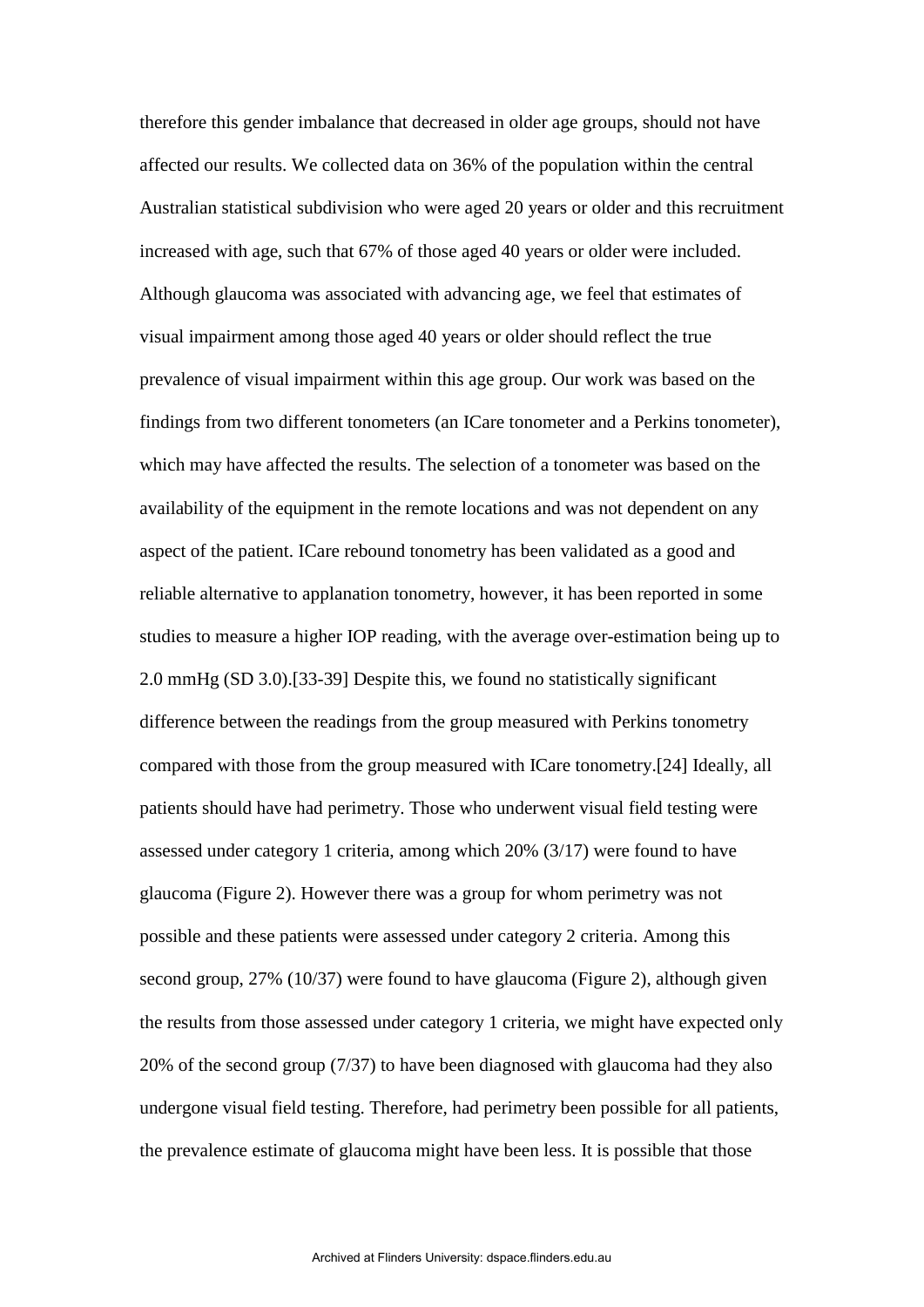assessed under category 3 criteria had only ocular hypertension and not glaucoma, thereby resulting in a total prevalence for glaucoma of only 0.69% (95% C.I 0.32 to 1.06%). Although we feel this was unlikely given that these patients either had rubeosis or penetrating trauma with IOP ranging from 31 to 47 mmHg. Gonioscopy was not performed, however we used the oblique flashlight test to exclude those with occludable anterior chamber angles.[18] Although we found a positive flashlight test in 1.7% of individuals, none of these had any form of glaucoma. This test has been reported to have a negative predictive value of between 94% and 98% for the detection of occludable angles (at least 3 quadrants where the posterior trabecular meshwork is obscured)[40,41] and thus, those found to have a negative flashlight test would have been unlikely to have had angle closure. Lastly, the estimation of CDR was determined clinically. We had performed a pilot study prior to this survey in order to determine the likely range of CDR and inform the clinicians about the expected appearance of optic discs among this population.[16] Furthermore, all data collection was performed under the supervision of one of two experienced consultant ophthalmologists, which would have minimised inter-observer error.

We have found that the prevalence of open-angle glaucoma for indigenous Australians was between one third to one quarter the prevalence of that found within the non-indigenous Australian population. This was despite the sample having ocular parameters which are considered to be associated with a higher risk of glaucoma (i.e XFS, thinner CCT and larger optic disc size and CDR). Other as yet unidentified genetic or environmental factors may be protective for the development of glaucoma among indigenous Australians.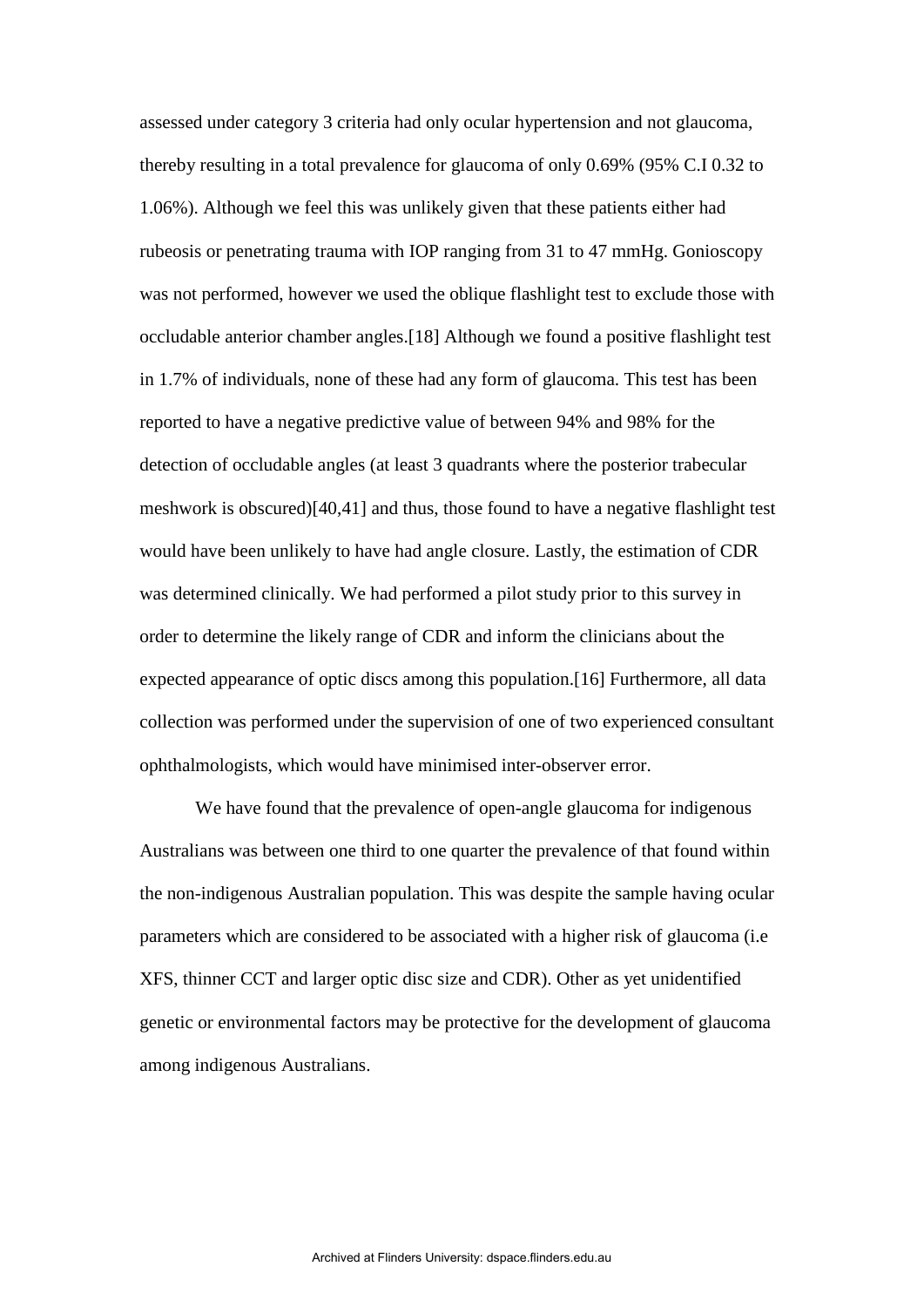### ACKNOWLEDGEMENTS

We would like to thank Drs Renu Raju, Susan Wearne, Kathryn Billing, Tim Gray, Ilesh Patel, Jwu Jin Khong, John Chang, Shane Durkin and Douglas Parker without whom this project would not be possible. We would also like to thank Vanessa Davies and Sarah Ford for their support.

### FINANCIAL DISCLOSURE:

The authors have no proprietary or financial interest in this study.

COMPETING INTEREST: None declared.

# FINANCIAL SUPPORT

Partial equipment grants for the study were received from:

- Ophthalmic Research Institute of Australia: B & L Lowe Grant
- NH&MRC: Centre for Clinic Research Excellence

# LICENCE FOR PUBLICATION

The Corresponding Author has the right to grant on behalf of all authors and does grant on behalf of all authors, an exclusive licence (or non exclusive for government employees) on a worldwide basis to the BMJ Publishing Group Ltd to permit this article (if accepted) to be published in BJO and any other BMJPGL products and sublicences such use and exploit all subsidiary rights, as set out in our licence [\(http://group.bmj.com/products/journals/instructions-for-authors/licence-forms\)](http://group.bmj.com/products/journals/instructions-for-authors/licence-forms).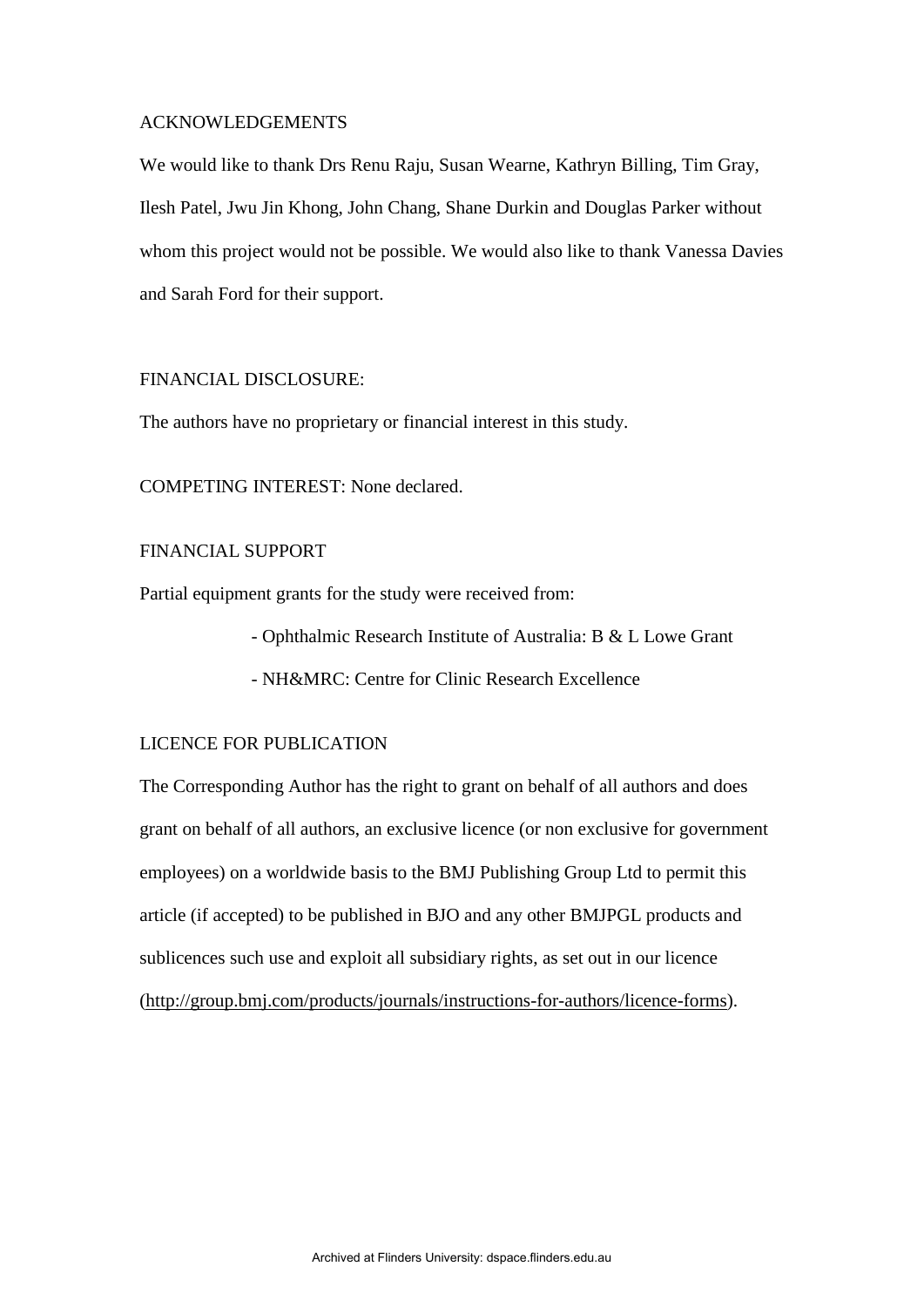### REFERENCES

- 1. Thylefors B, Négrel A-D, Pararajasegaram R et al. Global Data on Blindness. Bull World Health Org 1995;73:115-21.
- 2. Taylor HR, Keeffe JE, Vu HT et al. Vision loss in Australia. Med J Aust 2005;182:565-8.
- 3. Wensor MD, McCarty CA, Stanislaosky YL et al. The Prevalence of Glaucoma in the Melbourne Visual Impairment Project. Ophthalmology 1998;105:733-9.
- 4. Mitchell P, Smith W, Attebo K et al. Prevalence of open-angle glaucoma in Australia. The Blue Mountains Eye Study. Ophthalmology 1996;103:1661-9.
- 5. Leske MC, Connell AMS, Wu S.Y et al. Risk Factors for Open Angle Glaucoma. The Barbados Eye Study. Arch. Ophthalmol 1995;113:918-24.
- 6. Tielsch J.M, Katz J, Sommer A et al. Family History and Risk of Primary Open Angle Glaucoma. Arch. Ophthalmol 1994:112:69-72.
- 7. Rosenthal R, Perkins E.S. Family Studies in Glaucoma. Br J Ophthalmol 1985;69:664-7.
- 8. Mitchell P, Wang JJ, Hourihan F. The relationship between glaucoma and pseudoexfoliation: the Blue Mountains Eye Study. Arch Ophthalmol 1999;117:1319-24.
- 9. Siddiqui Y, Ten Hulzen RD, Cameron JD et al. What is the risk of developing pigmentary glaucoma from pigment dispersion syndrome? Am J Ophthalmol 2003;135:794-9.
- 10. Rudnicka AR, Mt-Isa S, Owen CG et al. Variations in Primary Open-Angle Glaucoma Prevalence by Age, Gender, and Race: A Bayesian Meta-Analysis. Invest Ophthalmol Vis Sci 2006;47:4254-61.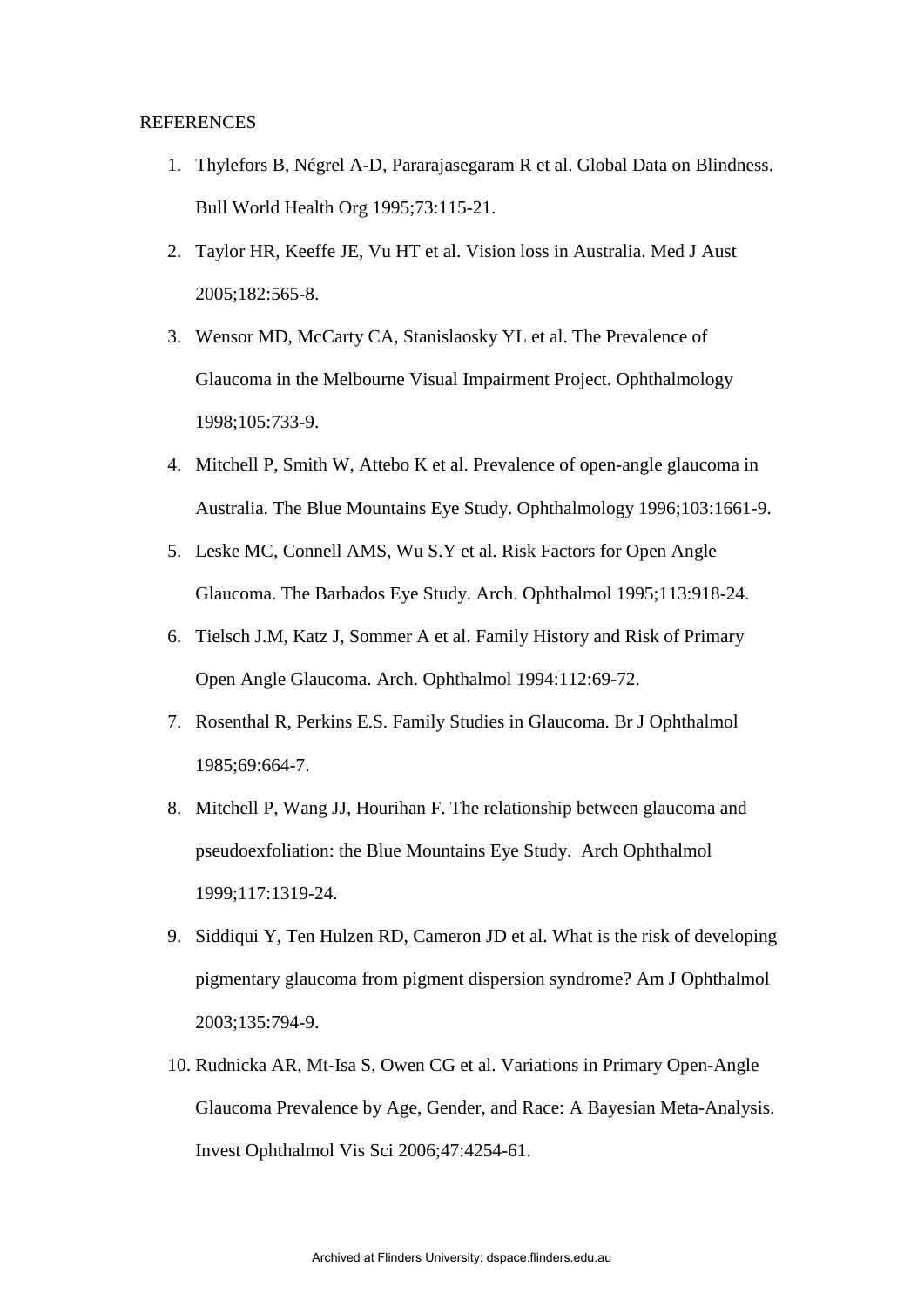- 11. Mann I. Eye disease in the Eskimo and the Australian Aboriginal: A brief comparison. Acta Ophthalmol 1972;50:543-8.
- 12. Royal Australian College of Ophthalmologists. National Trachoma and Eye Health Program. Sydney: Royal Australian College of Ophthalmologists, 1980.
- 13. Taylor HR, Hollows FC, Moran D. Pseudoexfoliation of the lens in Australian Aborigines. Brit J Ophthalmol 1977;61:473-5.
- 14. Landers J, Billing K, Henderson T et al. Central corneal thickness of indigenous Australians within central Australia. Am J Ophthalmol 2007;142:360-2.
- 15. Durkin SR, Tan EWH, Casson RJ et al. Central corneal thickness among Aboriginal people attending eye clinics in remote South Australia. Clin Exp Ophthalmol 2007;35:728-32.
- 16. Landers JA, Henderson TR, Craig JE. Optic nerve head parameters of an indigenous population living within Central Australia. Clin Exp Ophthalmol 2006;34:852-6.
- 17. Gerry P, Johnson K. Cup-to-disc ratios of Aboriginal and non-Aboriginal youths. Clin Exp Optom 2006;89:306-9.
- 18. Vargas E, Drance SM. Anterior chamber depth in angle-closure glaucoma: clinical methods of depth determination in people with and without the disease. Arch Ophthalmol 1973;90:438-9.
- 19. Chylack LT Jr, Wolfe JK, Singer DM et al. The lens opacities classification system III. The Longitudinal study of cataract group. Arch Ophthalmol 1993;111:831-6.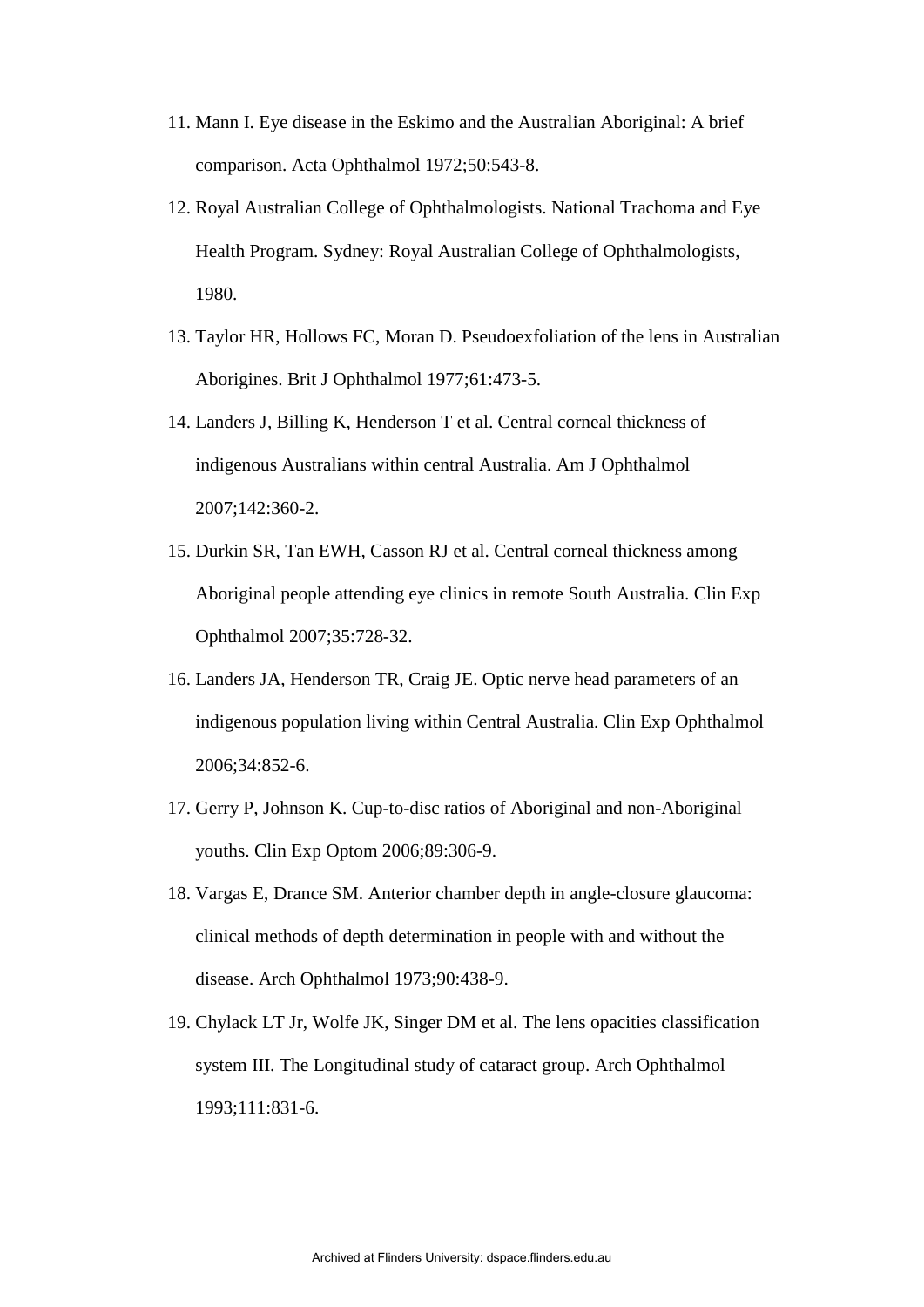- 20. Keltner JL, Johnson CA, Quigg JM, et al. Confirmation of visual field abnormalities in the ocular hypertension treatment study. Arch Ophthalmol 2000;118:1187-94.
- 21. Iwasaki A, Sugita M. Performance of glaucoma mass screening with only a visual field test using frequency-doubling technology perimetry. Am J Ophthalmol 2002;134:529-37.
- 22. Landers J, Sharma A, Goldberg I et al. A comparison of diagnostic protocols for interpretation of frequency doubling perimetry visual fields in glaucoma. J Glaucoma 2006;15:310-4.
- 23. Foster PJ, Buhrmann R, Quigley HA et al. The definition and classification of glaucoma in prevalence surveys. Br J Ophthalmol 2002;86:238-42.
- 24. Landers JA, Henderson TR, Craig JE. The distribution and associations of intraocular pressure in indigenous Australians within central Australia: The Central Australian Ocular Health Study. Clin Exp Ophthalmol doi: 10.1111/j.1442-9071.2011.02507.x
- 25. Landers J, Kleinschmidt A, Wu J et al. Prevalence Of Cicatricial Trachoma In An Indigenous Population Of Central Australia: The Central Australian Trachomatous Trichiasis Study (CATTS). Clin Exp Ophthalmol 2005;33:142- 6.
- 26. La Rosa FA, Gross RL, Orengo-Nania S. Central corneal thickness of Caucasians and African-Americans in glaucomatous and nonglaucomatous populations. Arch Ophthalmol 2001;119:23-7.
- 27. Chi T, Ritch R, Stickler D et al. Racial differences in optic nerve head parameters. Arch Ophthalmol 1989;107:836-9.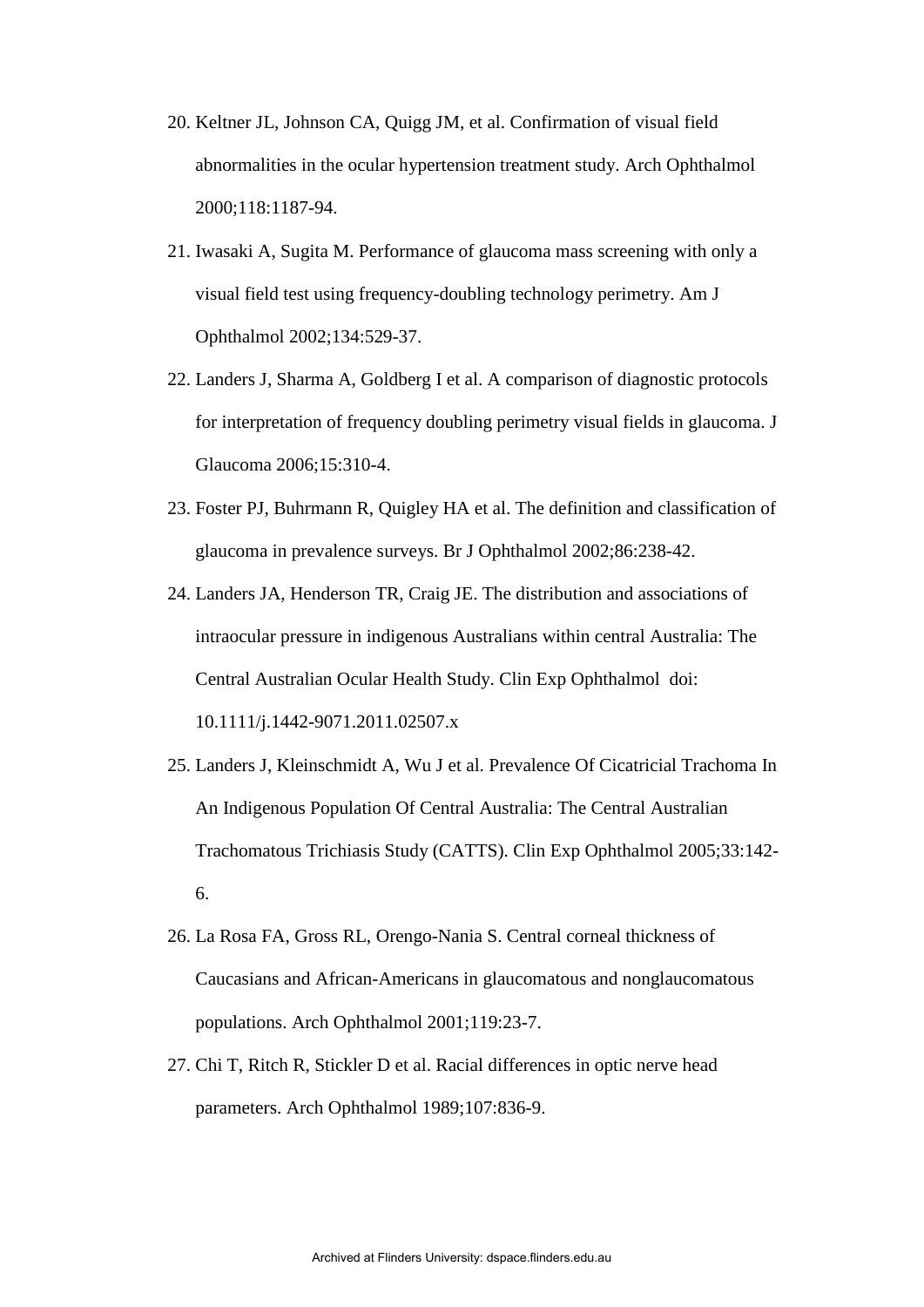- 28. Tuulonen A, Airaksinen PJ. Optic disc size in exfoliative, primary open angle, and low-tension glaucoma. Arch Ophthalmol 1992;110:211-13.
- 29. Smith JA, Braunack-Mayer A, Wittert G. What do we know about men's helpseeking and health service use? Med J Aust 2006;184:81-3.
- 30. Mansfield A, Addis M, Mahalik JR. Why won't he go to the doctor?: the psychology of men's help seeking. Int J Mens Health 2003;2:93-109.
- 31. McDermott RA, Tulip F, Schmidt B. Diabetes care in remote northern Australian Indigenous communities. Med J Aust 2004;180:512-16.
- 32. Jaross N, Ryan P, Newland H. Prevalence of diabetic retinopathy in an Aboriginal Australian population: results from the Katherine Region Diabetic Retinopathy Study (KRDRS). Report no. 1. Clin Exp Ophthalmol 2003;31:32- 9.
- 33. Pakrou N, Gray T, Mills R, Landers J, Craig J. Clinical comparison of the ICare tonometer and Goldmann applanation tonometry. J Glaucoma 2008;17: 43-7.
- 34. Lopez-Caballero C, Contreras I, Munoz-Negrete FJ, Rebolleda G, Cabrejas L, Marcelo P. Rebound tonometry in a clinical setting. Comparison with applanation tonometry. Arch Soc Esp Oftalmol 2007;82:273-8.
- 35. Detry-Morel M, Jamart J, Detry MB et al. Clinical evaluation of the dynamic rebound tonometer Icare. J Francais d'Opthalmol 2006;29:1119-27.
- 36. Iliev ME, Goldblum D, Katsoulis K, Amstutz C, Frueh B. Comparison of rebound tonometry with Goldmann applanation tonometry and correlation with central corneal thickness. Brit J Ophthalmol 2006;90:833-5.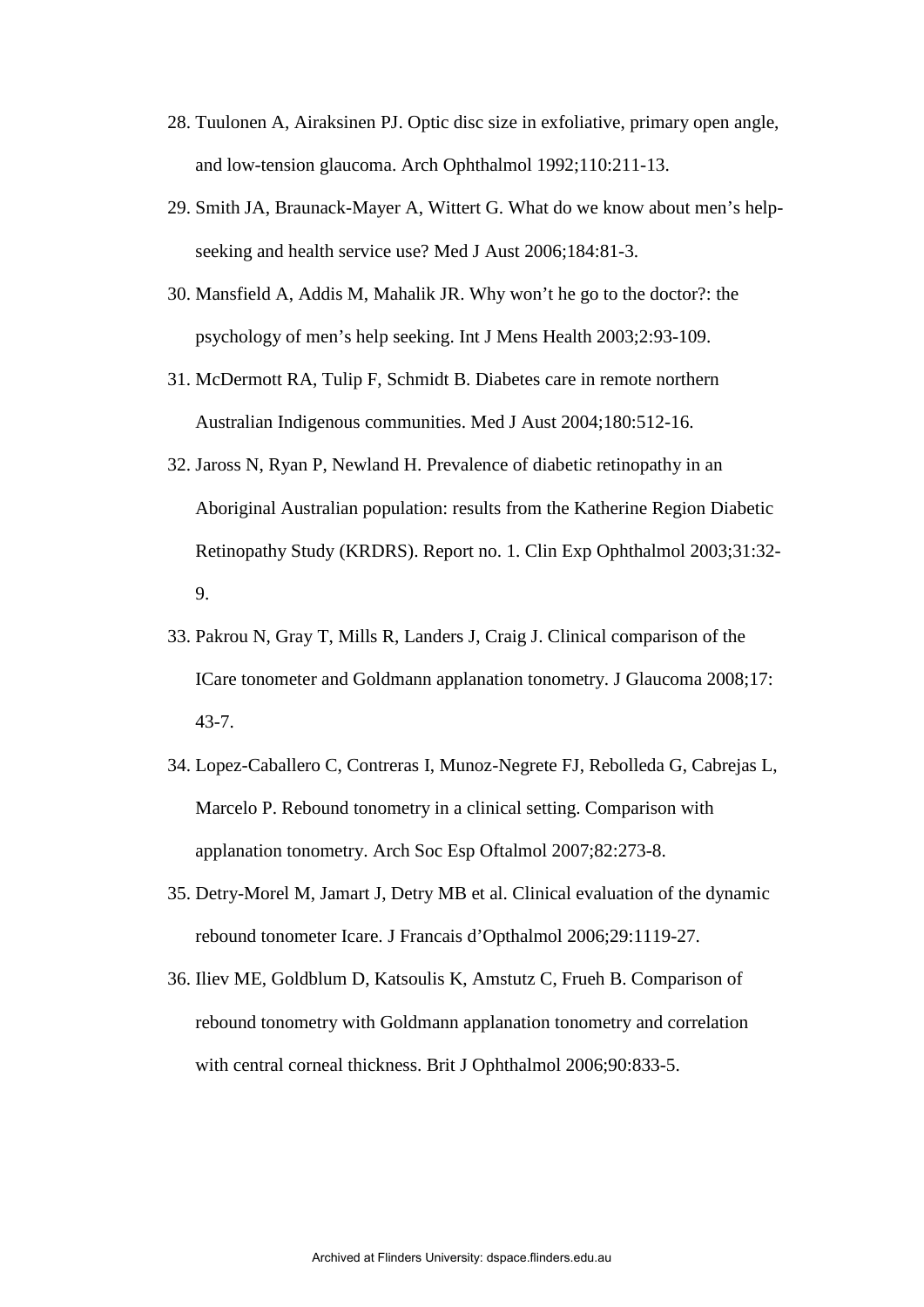- 37. Garcia-Resua C, Gonzalez-Meijome JM, Gilino J, Yebra-Pimentel E. Accuracy of the new ICare rebound tonometer vs. other portable tonometers in healthy eyes. Optom Vis Sci 2006;83:102-7.
- 38. Martinez-de-la-Casa JM, Garcia-Feijoo J, Castillo A, Garcia-Sanchez J. Reproducibility and clinical evaluation of rebound tonometry. Invest Ophthalmol Vis Sci 2005;46:4578-80.
- 39. Johannesson G, Hallberg P, Eklund A, Linden C. Pascal, ICare and Goldmann applanation tonometry – a comparative study. Acta Ophthalmol 2008:86:614– 21.
- 40. He M, Huang W, Friedman DS et al. Slit Lamp–Simulated Oblique Flashlight Test in the Detection of Narrow Angles in Chinese Eyes: The Liwan Eye Study. Invest Ophthalmol Vis Sci 2007;48:5459-63.
- 41. Patel KH, Javitt JC, Tielsch JM et al. Incidence of acute angle-closure glaucoma after pharmacologic mydriasis. Am J Ophthalmol 1995;120:709-17.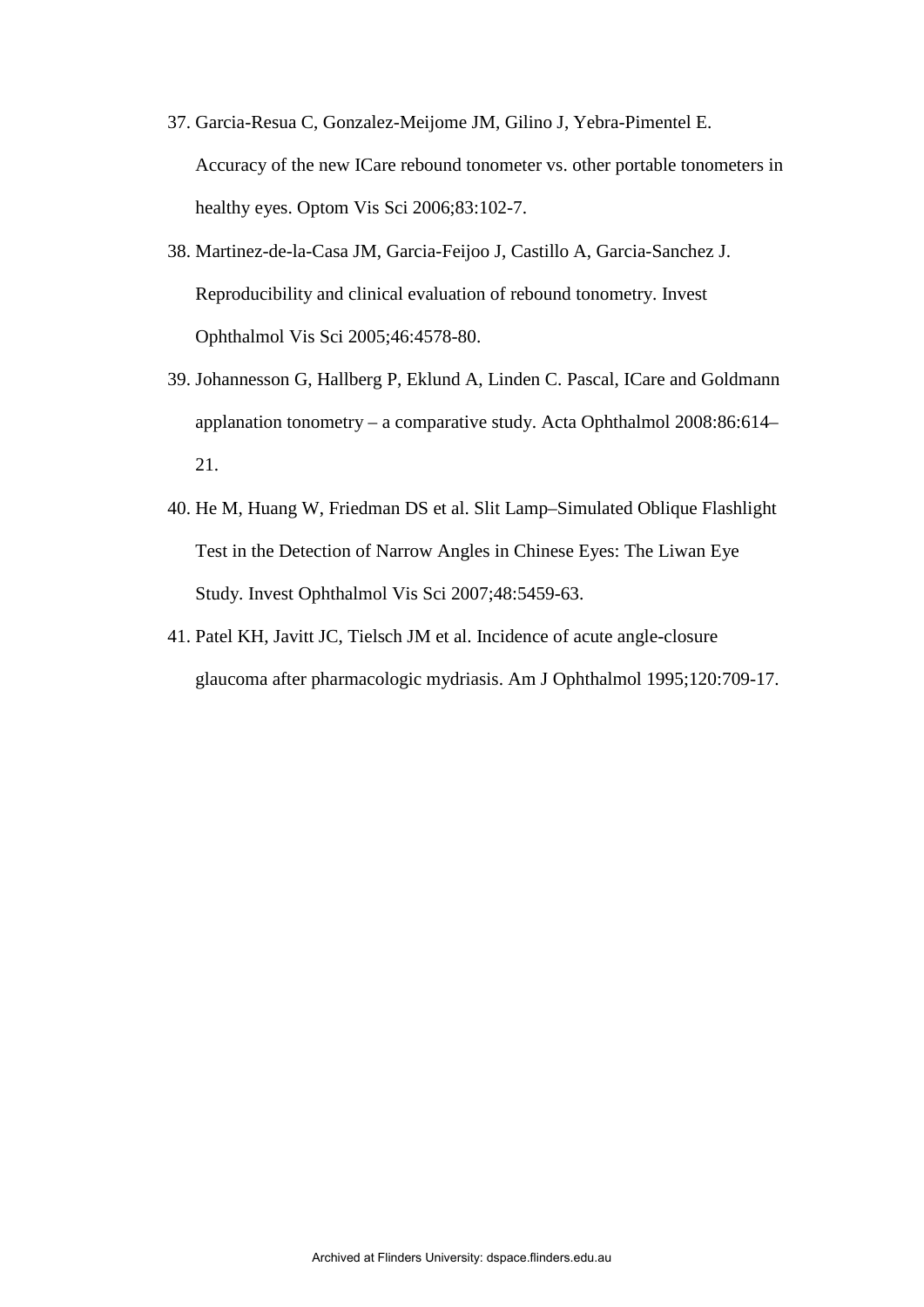# FIGURE LEGEND

Figure 1. Schematic map of the central Australian statistical local area.

(▲) Communities visited during the study.

Figure 2. Diagnostic algorithm used to define glaucoma.

Figure 3. Sample patients A and B who were found to have open-angle glaucoma.

Figure 4. Prevalence of open-angle glaucoma by age.